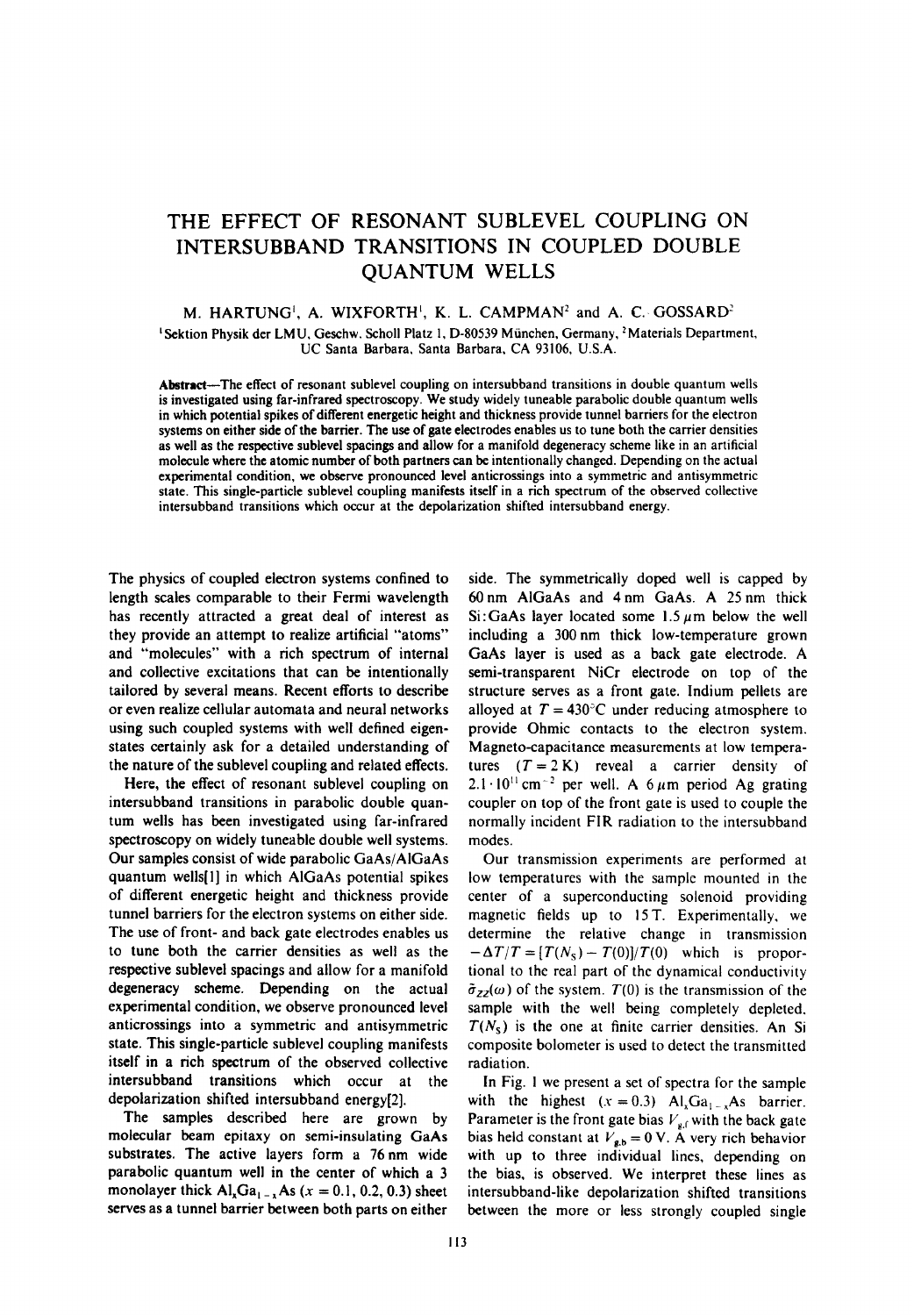

**Fig.** I. **Absorption spectra for the coupled well system with a**  $225 \text{ meV}$  ( $x = 0.3$ ) high **AlGaAs** barrier. The parameter is **the front gate bias that changes both the level occupancy as well as the subband spacings. Pronounced** level anticrossings **and splittings are observed as a result of resonant tunnelling between both parts of the well.**

particle states in the structure. Depending on the actual gate bias the occupation of both parts of the well, as well as the corresponding energy **level spac**ings, can be tuned in a very controlled manner. In particular. we are able to energetically degenerate several single particle levels on either side of the barrier, thus allowing for resonant tunneling. This sublevel coupling manifests itself in a pronounced level splitting level into a symmetric and an antisymmetric state which are then separated by an energy  $\Delta_{\text{ssa}}$  given basically by twice the tunnel matrix element  $\Delta_T$  of the appropriate states[3] and a strong influence on the intersubband resonance lineshape and position[4].

In Fig. 2a we plot the self-consistently calculated energy levels of the coupled system as a function of the front gate bias  $V_{\text{g.f.}}$  The Fermi level is kept constant to be  $E_f = 0$  in the figure. With increasingly negative bias. the surface-side part of the well becomes more and more depleted and consequently the energy level separations increase. At a positive bias of  $V_{\text{eff}} = +0.2 \text{ V}$  three levels are occupied, two at the



**Fig. 3. Comparison of a representative line splitting for the three different samples investigated. Only two transitions are shown, which correspond to the situation as given in the inset. The higher the tunnel barrier, the smaller the line splitting, indicating a smaller tunnel matrix element. The spectra have been offset for clarity such that the low energy lines (D) coincide.**

surface side part of the well, and one at the substrate side. Hence, in principle three intersubband-like transitions are allowed, in agreement with the experiment. More negative bias changes the subband spectra, as depicted in the figure, and different transitions are allowed, as indicated by the vertical arrows.

The calculated transitions as a function of the gate bias together with the experimental resonance positions are plotted in Fig. 2b. To obtain a quantitative agreement between experiment and calculation *the calculated transitions have been shiJted upwards* in energy by  $\Delta E = 3.2$  meV ("depolarization shift"). This procedure is consistent with a recent theoretical calculation[2], where it has been pointed out that the collective intersubband-like transitions of a strongly coupled electron system completely reflect the single particle tunneling scheme apart from being depolarization shifted. In particular, the **observed** level anticrossings reflecting the tunneling matrix



Fig. 2. (a) Result of a self-consistent subband calculation for the sample with the 225 meV high barrier. **Possible transitions are indicated by the vertical arrows. (b) Experimental resonance positions (dots)** together with the calculated transition energies of (a). The latter have been shifted upwards in energy by  $\Delta E = 2.2$  meV, simulating the effect of the depolarization shift.